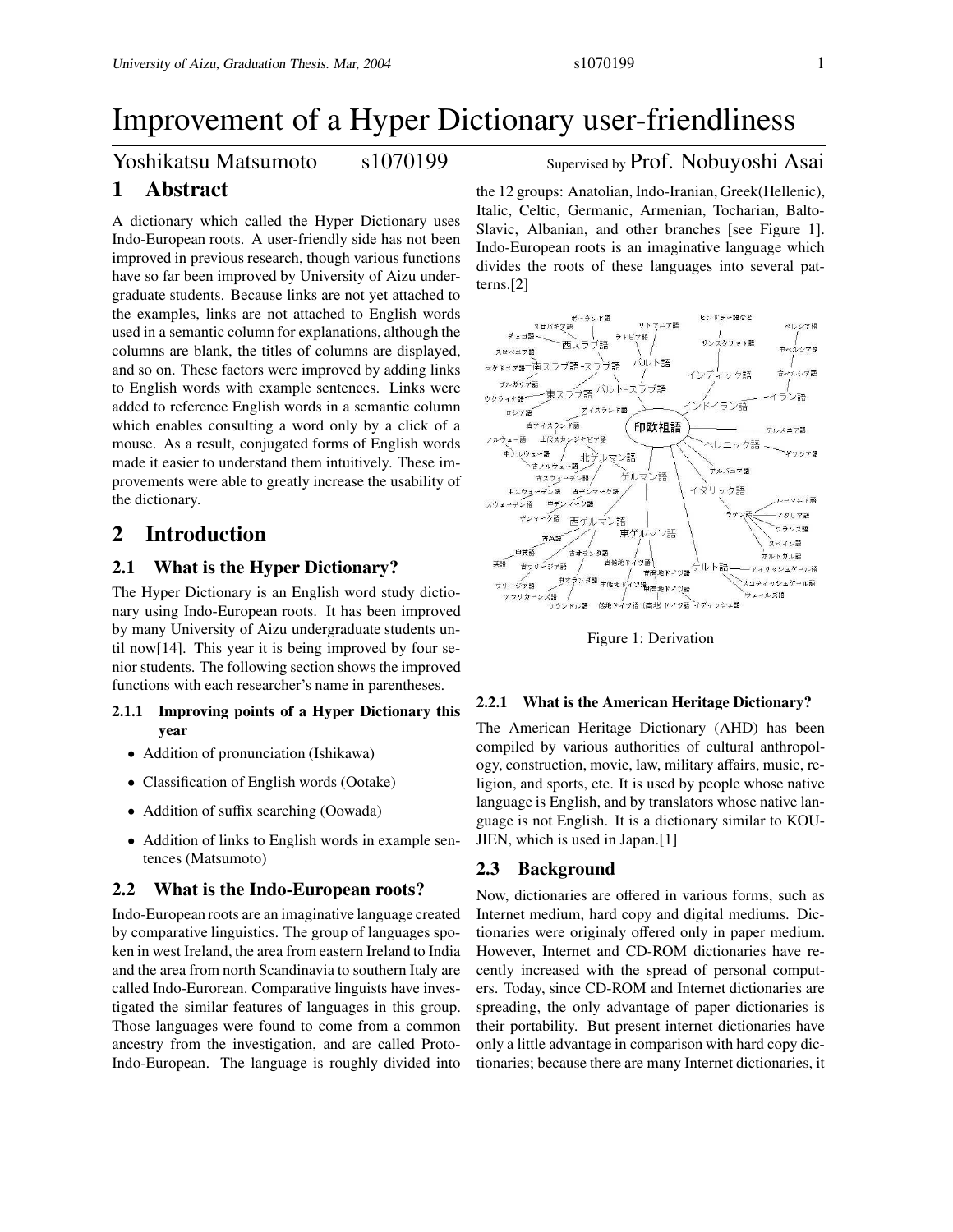is possible to use a dictionary of paper medium by the Internet. Another advantage is that time is shortened when consulting a dictionary, and there is no restriction such as the number of letters and pages, and, if clicked, it is possible to look up a linked word, which can be accessed by anyone by the internet. There are some internet dictionaries that already have these feature, such as EIJIROU, which has many example sentences. Some Internet dictionaries also include the pronunciation of English words. If the act of consulting a dictionary is means to just examine the definitions of English words, such Internet dictionaries do not have good study efficiency, because only the definitions are studied without the semantic background of English words. Although various methods to learn English exist, the method using Indo-European roots has been very efficient and effective.[10]

# **2.4 Purpose**

Various dictionaries are now offered, such as on-line, hard copy and digital mediums. One Internet dictionary, called the Hyper Dictionary, is an English word study dictionary which uses Indo-European roots. Although it has already been developed by many University of Aizu undergraduate students until now[14], the focus of this research will be on improving the Hyper Dictionary by making it more user-friendly. Currently, the Hyper Dictionary is not user-friendly. Because links are not yet attached to the examples, links are not attached to English words used in a semantic column for explanations, although the columns are blank, the titles of columns are displayed, and so on. These factors reduce the userfriendliness of a dictionary clearly. So one goal of this research was to improve this aspect of the Hyper Dictionary. Moreover, another major goal is to build the system by adding more English words, example sentences, and Indo-European roots, so learners can study even more English words.

# **3 Technology of building a server**

# **3.1 Composition of server**

- Operating System: RedHatLinux9.0
- Web Server: Apache2.0.40
- Servlet Container: Tomcat4.1.27
- JSP API version: 2.3
- Servlet API Version: 1.2
- Reletional Database Server: MySQL4.0.16
- Java: JavaTM 2 SDK 1.4.2\_02
- JDBC Driver: mm.mysql
- Tomcat Connector: mod\_jk2

### **3.2 Explanation of technology**

#### **3.2.1 About Linux**

Linux is a popular and free Unix-like operating system. This operating system can be customized freely and widely, so it is currently very useful and popular in the field of computing. It's prototype was developed by Linus Torvalds. Linux was widely opened to the public as open source software, and many volunteer developers have participated in developing it.

#### **3.2.2 About Apache**

Apache is a Web Server which started being developed in 1995. The Web server of The National Center for Supercomputing Aplication's httpd called NCSA httpd 1.3 is the foundation. In the same way as Linux, it developed by volunteer programmers around the world. The name of Apache has come from a mixture of correction and the Advanced Capability patch. Presently, Apache is the most often used Web server in the world.

### **3.2.3 About Tomcat**

Tomcat was developed as sub project of the Jakarta project. It is an Application Server in which is possible to process a Java Servlet/JSP. Tomcat has function as a Web server independently, but it is normally used as a plug in of APACHE and IIS. Many different servlet containers are available today. The most popular one is recognized as the official servlet/JSP container.

#### **3.2.4 About Mysql**

Mysql is Relational Database Management System(RDBMS). It operates by the multithread and multiuser, and it has strong and hi-speed character. It is the most popular RDBMS in Europe and America.

### **3.2.5 About Java DataBase Connectivity(JDBC) Connector**

A JDBC Connector is the driver which is accessed from a Java program to RDBMS. It issues the commands of SQL language to make it possible to operate the database.

#### **3.2.6 About Java Server Pages(JSP)**

JSP is a technology which generates Web pages dynamically on the Web server and transmits them to the client. It has an advantage in that it is not necessary to remember a particular script language, and it is possible to use Java Language.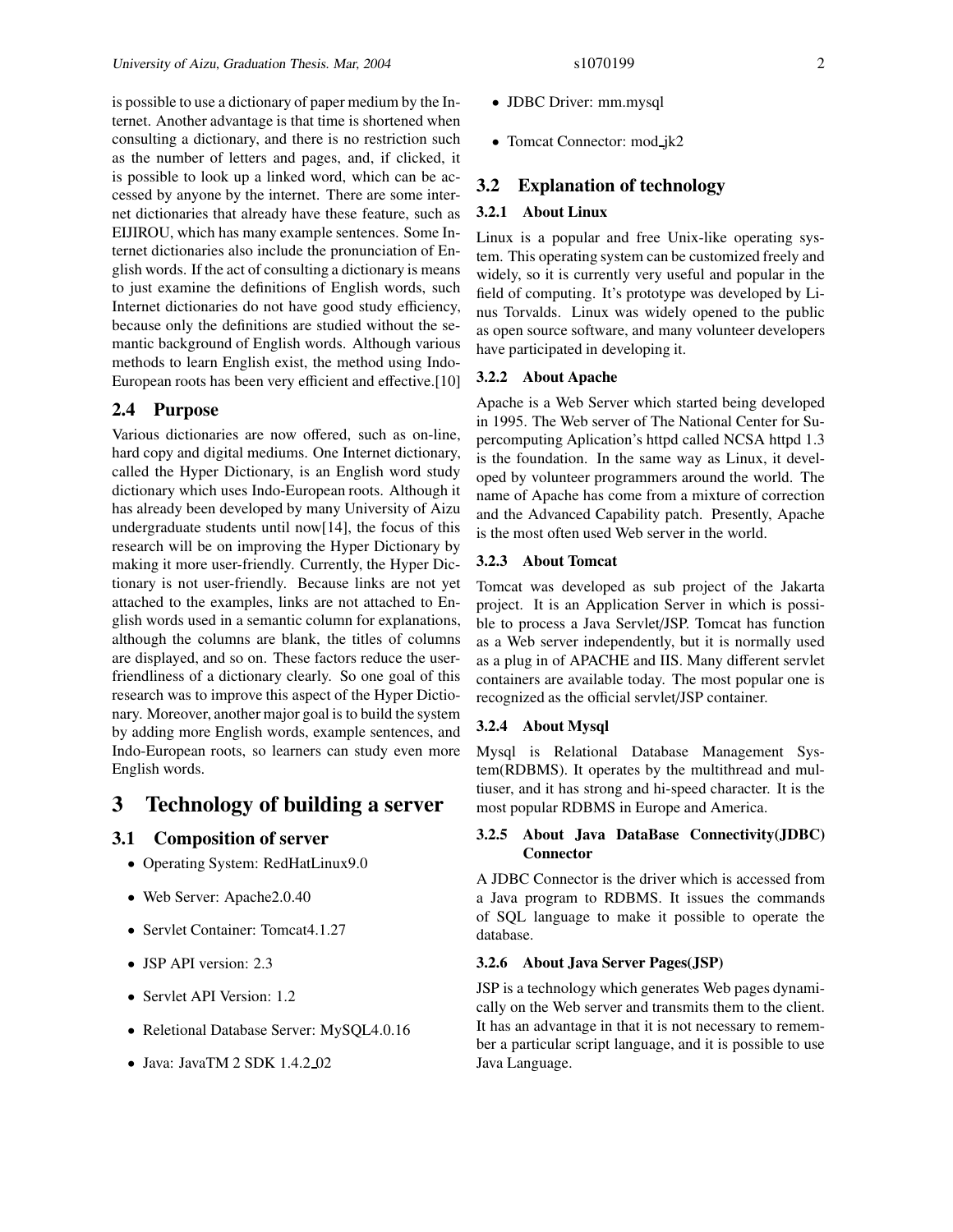#### **3.2.7 About Java Servlet**

Java Servlet is a module-ized program which is executed on the Web server. Servlet is described with Java language, so it does not depend on the particular operating system and hardware. It differs from other CGI programs and the like. Because if a program is called once, it is permanently stationed in memory. So it makes high speed processing possible.

#### **3.2.8 About Java Beans**

Java Beans is a style which combines a module-ized Java program, and Application software is built. It can do sharing with two or more developers easily, and reuse of source code.

### **3.2.9 About Java Technology**

The software which was developed with Java does not depend on a particular operating system and hardware. The degree of flexibility of Java is its largest merit of Java.

# **4 Research Contents**

# **4.1 Addition of link to the English word in example sentence**

Last year, new functions were added to the Hyper Dictionary which can display example sentences of each English word. But it displayed merely example sentences. Therefore, when understanding of an English word in an example sentence is not impossible, it was necessary to take the trouble to type the English word in the text box. Clearly, this act reduced usability. I wrote a program that divides each word by the program and attaches a link to each word, when an example is displayed. But by improving this function, a problem was encountered, which is dealing with English words with defferent meaning in spite of having the same spelling, for example, the word "like." When this word is classified roughly, it has two meanings. The first meaning of "like" is to enjoy something, or to think that someone or something is nice. Here, "like" is used in a sentence similar to "She's nice. I like her." A second meaning of "like" is similar to someone or something. This "like" is used in a sentence similar to "She's wearing a dress like mine." These meanings similar to "like $(1)$ ," "like $(2)$ " exist in the database of the Hyper Dictionary. And the paper dictionary also has similar to "like1," "like2." When an English word is used in an example sentence, the program is confused about which meaning is most appropriate. Thus, the database of Hyper Dictionary was redeveloped to improve understanding. The last portion of the English words was added  $(1)$ ,  $(2)$ , and  $(3)$  in the

Database. But it is not possible to use  $(1)$ ,  $(2)$  and  $(3)$  in the example sentences. When these English words are indicated, it must be indicated after deleting (1), (2) and (3). A program was written to actualize it with Java [see Figures 2 and 3].







Figure 3: like(2)

# **4.2 Addition of link to reference English word in semantic column**

In the semantic column of words, there are times when other English words are used in order to explain a particular English word. In this case, it is the same as the example sentence. Other English words are used in order to explain an English word displayed merely as example sentences. This also reduced usability.

# **4.3 Addition of the conjugated form of an English word**

Pronunciation is important in the conjugation of a conjugated form. Spelling is not so important. It was difficult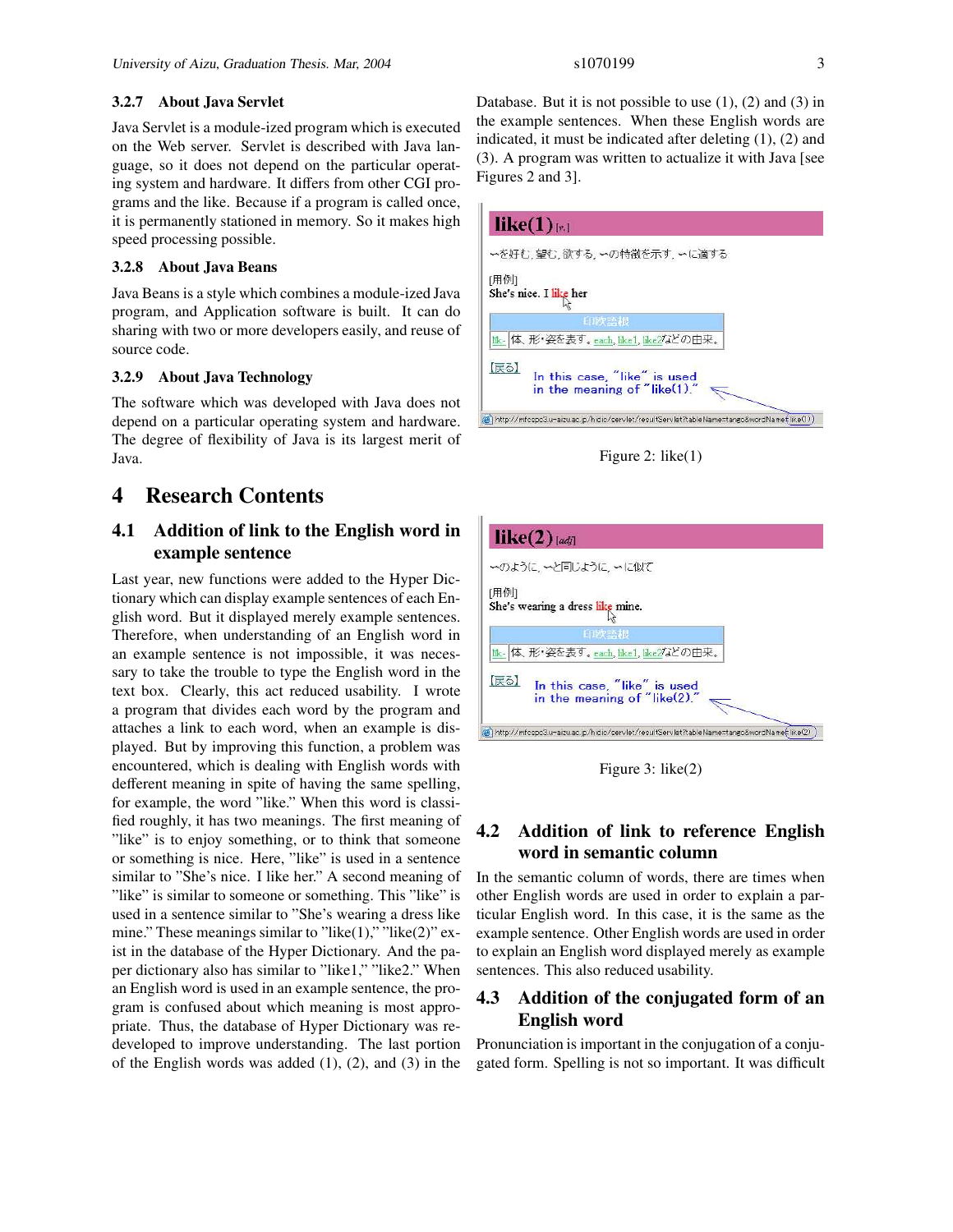to recognize a conjugated form because the Hyper Dictionary does not have a technique to display pronunciation.

# **4.4 Deletion the unnecessary notations in a Web Page**

In the previous Hyper Dictionary, although the column was blank, the title of a column was displayed. But if only the title of a column is displayed, the user has trouble [see Figure 4 and 5].





#### apogee<sub>[n.]</sub>

[用例]

【天】遠地点《月や人工衛星がその軌道上で地球から最も遠ざかる点》

a religious community that was at its apogee in the twelfth century

| apo- | 「…から離れて」「向こうの方へ」、分離などを表す。その他に「…<br>に関係して」の意。重要な派生語は、接頭辞ab-を持つ語(abjure.<br>abrupt, absorbなど)、語幹poseを持つ語 (imposeなど)、apostrophe,<br>of, off, since $\overrightarrow{d}$ . |
|------|------------------------------------------------------------------------------------------------------------------------------------------------------------------------|
|      | 接頭辞                                                                                                                                                                    |
|      | (ap-) 1.…から離れて、別れた、別々の。2.…なしで、否定を表<br>す。3.…と関係のある、…に由来する。(印欧語根apo-)                                                                                                    |



# **4.5 Correction of the already-known System Bug**

There was a misconverted bug in the dictionary until now. This bug appeared when English words and Indo-European roots had both been used for the explanation in the semantic column of the Indo-European roots. All of the English words being used for the explanation are misconverted in "(unknown)," which is displayed. This bug does not appear when words such as a prefix, stem, and so on, were used. The program was modified, and this bug was corrected [see Figure 6 and 7].



### Figure 6: Before modifying

#### re-

後ろに、逆に、以前に、引き返す(ED欧語根wer-2参照)の意味 の印欧語根。 接頭辞re-(recommend, refer, remain, returnなど)の 由来として、後ろに、再びの意。他の重要な派生語は、接頭辞 retro-(retrograde<sup>7</sup>d ), surrender<sup>7</sup>d c.

Figure 7: After modifying

# **5 Conclusion**

In this research, various functions were added to the Hyper Dictionary. Appropriate links were added to English words in example sentences, and links were added to reference English words in the semantic column. Conjugated forms of English words were also added and unnecessary notations were deleted in the Web Page. The links added to the English words in example sentences and reference English words in the semantic column enables consulting a word only by a click of a mouse. These expansions was able to increase the usability of the Hyper Dictionary substantially. Adding the conjugated forms of English words made it easier to understand a conjugated form intuitively. This also improved usability. Deleting unnecessary notations in the Web Page resulted in a simpler Webpage.